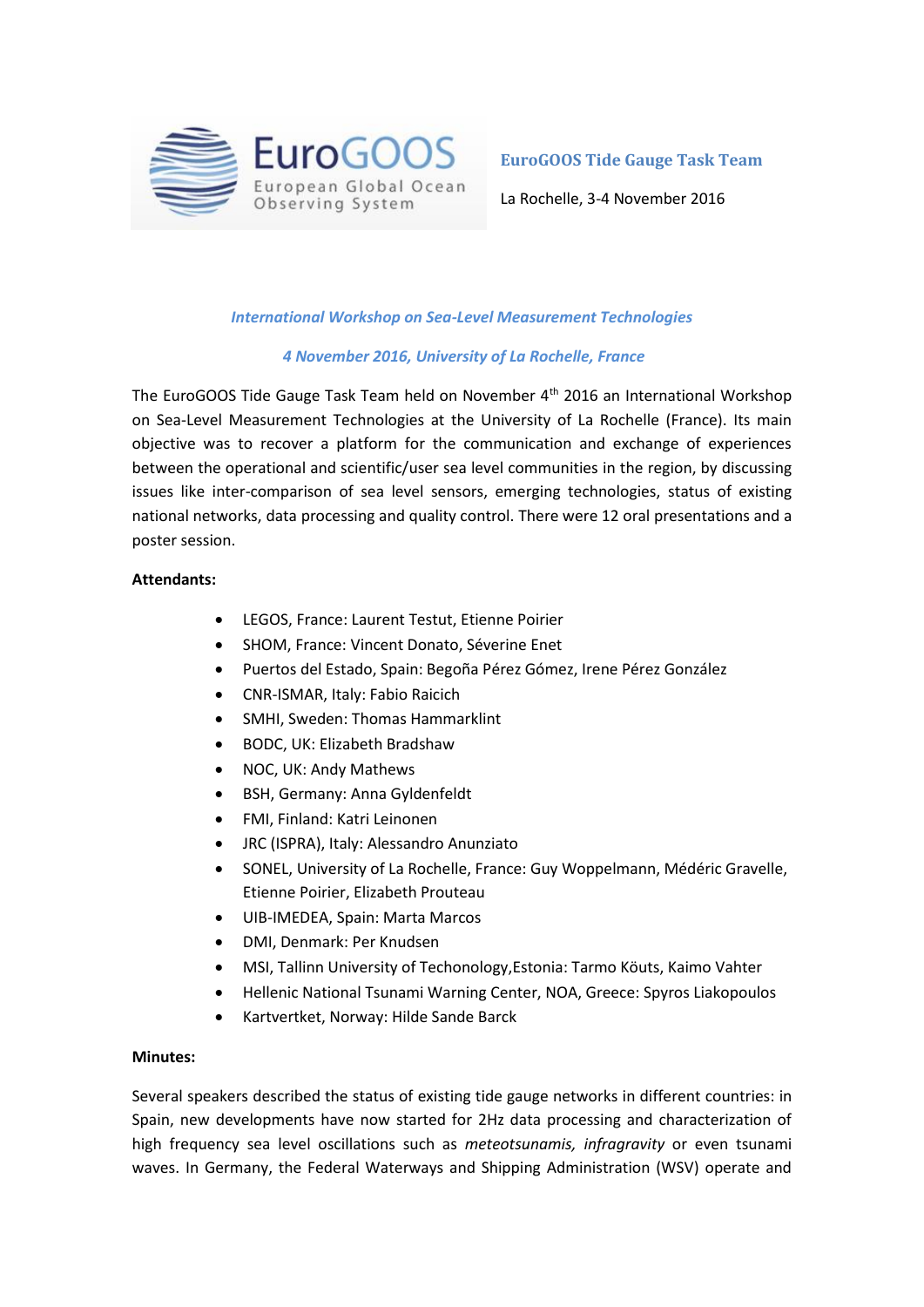maintain hundreds of stations in coastal and inland waters that transmit 1-min data in nearreal time to Pegel Online data portal. Between 2009 and 2015, 724 of these tide gauges have been modernized in accordance with the "Manual on Modern Gauges", mainly with radar and pressure sensors. The Swedish Sea Level Network is composed by 23 stations, and 3 mobile stations, the older in operation since 1889 (Stockholm). They use float gauges in stilling wells that were modernized in 2005 (paper charts still used as backup). An interesting test site is in operation at Onsala Space Laboratory, with well stablished geodetic infrastructure, for testing up-down GPS, radar and bubbler gauges (including transmission of 1-min data to NEAMTWS). In Finland, the FMI runs 14 float gauges in stilling wells. The data processing and quality control is being upgraded to deal automatically with 1-min resolution sampling data. Estonia (MSI-TUT) runs 15  $\pm$  3 stations based on pressure sensors that provide as well local wind waves, water temperature and meteorological parameters. Sea level data are provided in combination with the storm surge forecast for the next 48 hours. SHOM network, in France, is based on 48 radar gauges with 1 min sampling and latency. The data are available also in the Global Telecommunication System (GTS) used by the meteorological agencies. Table 1 displays a summary of the main characteristics of the networks presented in this workshop.

|                                                        | SPAIN(REDMAR)<br><b>36 STATIONS</b>                                                    | <b>GERMANY</b><br>(BSH)<br><b>724 STATIONS</b>                                 | <b>SWEDEN</b><br>(SMHI)<br><b>27 STATIONS</b>                                                   | <b>FINLAND</b><br>(FMI)<br><b>14 STATIONS</b> | <b>ESTONIA (MSI-</b><br>TTU)<br>(18 STATIONS)                       | <b>FRANCE</b><br>(SHOM)<br>(48 STATIONS)               |
|--------------------------------------------------------|----------------------------------------------------------------------------------------|--------------------------------------------------------------------------------|-------------------------------------------------------------------------------------------------|-----------------------------------------------|---------------------------------------------------------------------|--------------------------------------------------------|
|                                                        | Radar                                                                                  | Radar/pressure                                                                 | Float/stilling<br>well                                                                          | Float/stilling<br>well                        | Pressure<br>sensors                                                 | Radar sensors                                          |
| <b>PARAMETERS</b>                                      | Sea level, wind<br>waves, atm.<br>pressure and<br>wind                                 | Sea level                                                                      | Sea level                                                                                       | Sea level                                     | Sea level.<br>water<br>temperature<br>and<br>meteorological<br>data | Sea level, atm.<br>pressure                            |
| SAMPLING/LATENCY                                       | 1 min / 1 min                                                                          | 1 min / 1 min                                                                  | $10 \text{ min} / 1 \text{ h}$                                                                  | 1 min / 1 min                                 | 5 min / 5 min                                                       | 1 min/1 min                                            |
| <b>AUTOMATIC QC</b>                                    | Yes                                                                                    |                                                                                | Yes                                                                                             | Yes                                           | <b>No</b>                                                           | no                                                     |
| <b>VISUAL QC</b>                                       | Once per week                                                                          |                                                                                | Once per week                                                                                   | On weekdays                                   |                                                                     | no                                                     |
| <b>TSUNAMI</b><br><b>DETECTION</b><br><b>ALGORITHM</b> | Yes                                                                                    | <b>No</b>                                                                      | No                                                                                              | No                                            | <b>No</b>                                                           | no                                                     |
| <b>DATA ON THE GTS</b>                                 | No                                                                                     | <b>No</b>                                                                      | No                                                                                              | No                                            | <b>No</b>                                                           | Yes                                                    |
| <b>TEST SITE</b>                                       | <b>No</b>                                                                              | 4 at the North<br>Sea, including<br>sea level and 1D<br>and 2D wave<br>spectra | Onsala Space<br>Laboratory:<br>GPS, radar and<br>bubbler                                        | <b>No</b>                                     | <b>No</b>                                                           | <b>Brest with</b><br>different sensors<br>technologies |
| <b>ROUTINE IN-SITU</b><br><b>VALIDATION</b>            | Once per year                                                                          |                                                                                | Once per week                                                                                   | Once per<br>week                              |                                                                     | Twice a year                                           |
| <b>NEW</b><br><b>DEVELOPMENTS</b>                      | 2Hz data<br>processing and<br>characterization<br>of high<br>frequency<br>oscillations |                                                                                | New Sea Level<br>Network in<br>cooperation<br>with the<br>Swedish<br>Maritime<br>Administration | $1 - min$<br>resolution<br>automatic QC       |                                                                     | Design of new<br>autonomous tide<br>gauge              |

*Table 1. Characteristics of different national networks presented during the workshop.*

Apart from these general purpose national tide gauge networks, two presentations were focused on the use of tide gauges for tsunami warning. JRC (Joint Research Center, European Commission) has installed, in collaboration with different national agencies, several stations in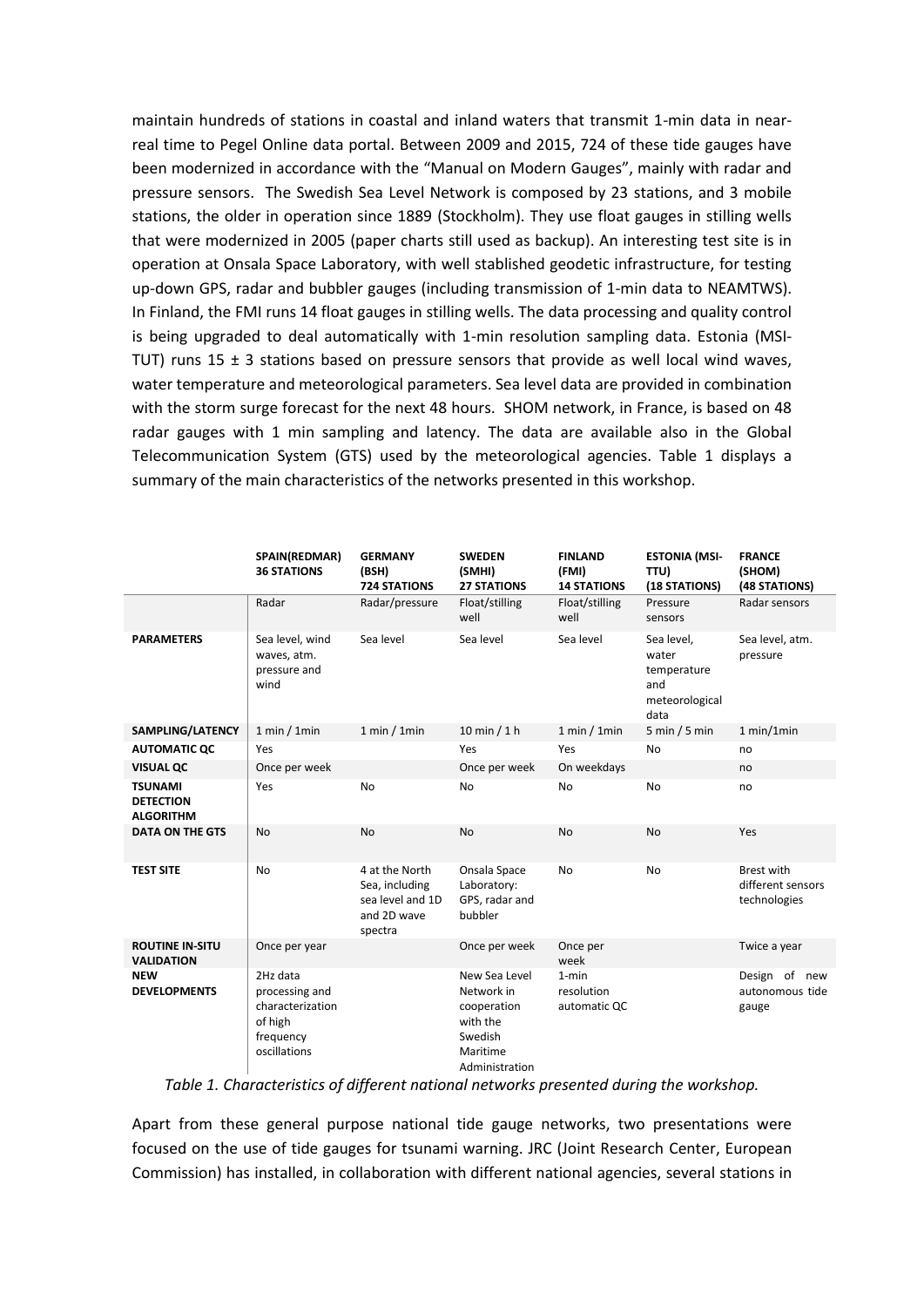the Mediterranean Sea, based on an inexpensive and autonomous radar sensor. The Hellenic National Tsunami Warning Center (NOA, Greece) has installed recently their own 17 radar tide gauges for tsunami warning. They plan to use in the future the conventional tide gauges run by the Hellenic Navy, when they become upgraded in terms of sampling and latency.

Several presentations were focused on experiments and test sites with new technologies for measuring sea level such as the "mobile" and autonomous tide gauge designed by SHOM for campaigns, a video tide gauge being developed by the University of La Rochelle, a new radar gauge designed for operation in polar regions by NOC (UK) or the GPS buoys experiments carried out by JRC and others.

Finally, several presentations were dedicated to problems on data reception and distribution to and from existing data portals, standards on data formats, data processing and sea level products. SHOM representative presented their data base and software for management and quality control "Tide Data Base (TDB)".

BODC and PSMSL experts illustrated this from the point of view of GLOSS (Global Sea Level Observing System), discussing data exchange semantics, standards and sharing policies. The problems, proposals and conclusions of this presentation are important for the EuroGOOS TGTT, that pretends to become a regional component of GLOSS. The different GLOSS Data Centers were presented, each one focused on specific data sampling and data update frequency: e.g.: PSMSL: monthly averages and annual update, JASL/UHSLC: hourly data and annual update, VLIZ/SLSMF: 1-min and near real time data, etc. Interestingly, near-real time quality control recommendations are the same adopted in CMEMS. However, they found problems on the way the data are being distributed and propose improvements such as:

- identification code for a spatial object instead of an individual platform,
- agreement on definitions (e.g. difference between "station" and "platform", meaning of "data provider")
- requirement of detailed metadata including description of bench-marks and history of the tide gauge and datum, data sampling and processing details, instrument information
- use of a DOI (Digital Object Identifier)
- ensure data is stored in a versioned and timestamped manner

The last presentation from Puertos del Estado analyzed the status and main problems found in existing sea level data from tide gauges in the IBI (Iberian-Biscay-Ireland) and Mediterranean regions of CMEMS. The In-Situ Thematic Assembly Centres (INS-TAC) of CMEMS are fully operational in the region since April 2015, and distribute as well sea level data from existing tide gauges in Europe. They provide the data in standard Netcdf format with standard nearreal time quality control procedures. From the users point of view, one of the main advantages is the flexibility of data access, enabling both direct one-click data download from the web browser and batch file downloading through ftp indexes. Nevertheless, several issues concerning the tide gauge data storage and distribution must be improved. The INSTAC's welcome in fact recommendations from the EuroGOOS TGTT, for implementation of current standardization efforts in other programs or projects (GLOSS, AtlantOS, etc), definition of sea level products and standard sampling intervals, etc. One of the most immediate actions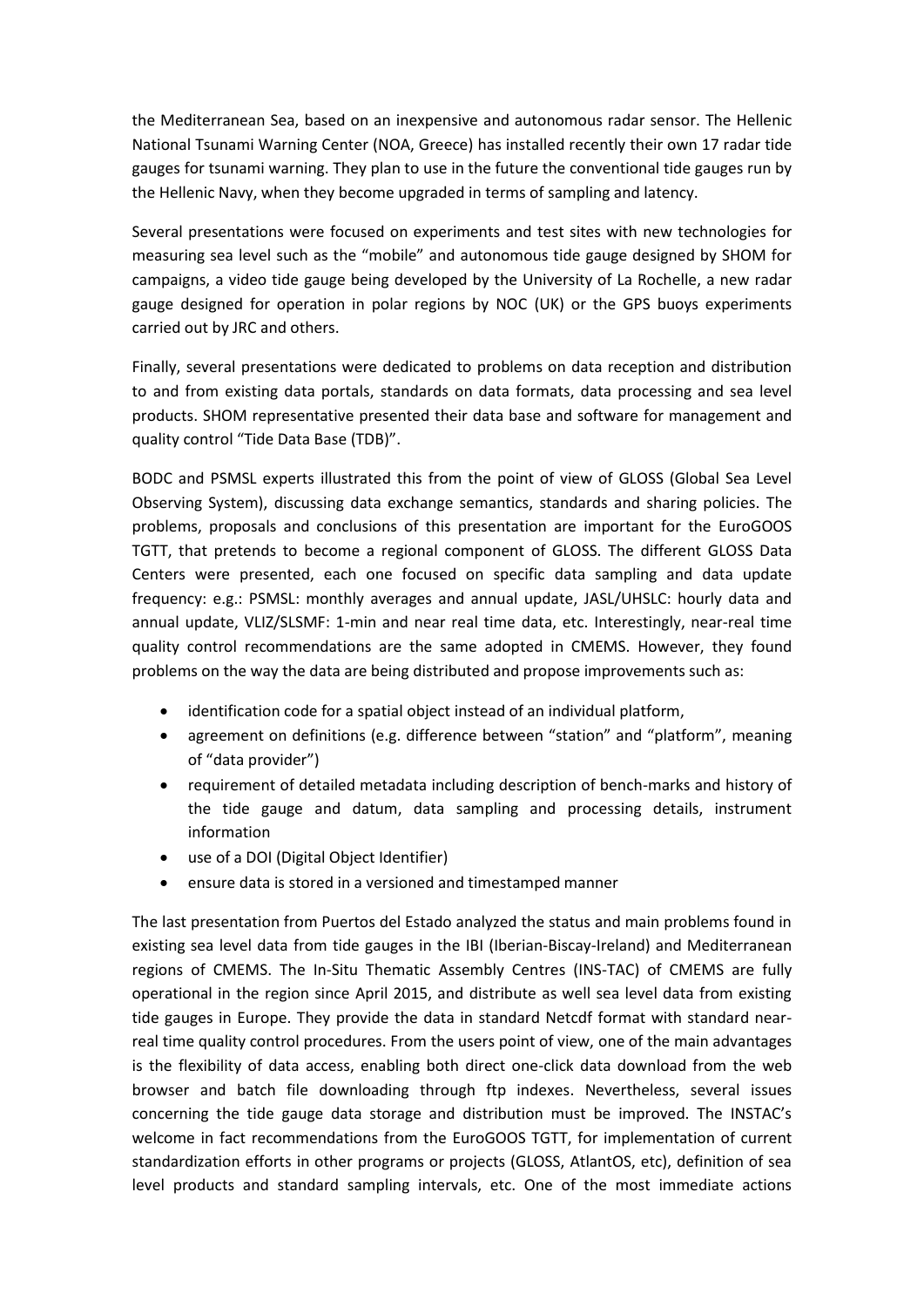suggested in this presentation was to include data sampling and type (filtered, instantaneous, etc) info into the Netcdf metadata. Besides, an important reorganization is now being done, after discovering the duplication of stations at different INSTAC's and to avoid differences between distributed files. One concern in this sense is the update of the historical time series with datum changes: this will only be possible with an intense communication with the original data owners and providers. From the spatial coverage point of view, it is important to note the scarce amount of stations available in the Mediterranean from Italy eastwards.

These two last presentations underscored the **urgent need of strengthen the collaboration between GLOSS/PSMSL and the EuroGOOS TGTT to provide a list of recommendations to the new CMEMS data portals**, based on what was discussed in this workshop.

#### *Side meeting at OST/ST congress: Altimetry and tide gauge for sea level*

#### *3 November 2016, Espace Encan, La Rochelle, France*

A side meeting on *Altimetry and tide gauge for sea level,* was hosted by the annual OST/ST International congress on Satellite Altimetry, on 3 November 2016, at the Espace Encan of La Rochelle. The meeting, convened by the EuroGOOS Tide Gauge Task Team, had the objective of presenting this task team activities to the altimetry community. Tide gauges and altimetry are the basic technologies used for measuring sea level. Both techniques are needed and complementary and will always require exchange of information and products for validation, and communication between both communities. The session was chaired by Laurent Testut (EuroGOOS TGTT member) and Begoña Pérez Gómez (EuroGOOS TGTT co-chair) and attended by several altimetry experts from the OST/ST congress and by tide gauge experts attending the EuroGOOS TGTT workshop of November  $4<sup>th</sup>$ . It started with two introductory presentations and was followed by an open discussion. Médéric Gravelle (University of La Rochelle) presented an exercise about optimal distribution of tide gauges for calibrating multiple satellite altimetry missions, based on just a geometric approach. Begoña Pérez Gómez presented the objectives, terms of references and activities of the EuroGOOS Tide Gauge Task team, explained the objective of the session and the need of discussion and asked for answers to the question:

# *How could the European TG network be improved for altimetry calibration / exploitation in terms of instrumentation, network coverage, data sampling and quality, data availability, co-location (GNSS, met stations, etc)?*

After a first debate on the meaning and objectives of a tide gauge network focused on altimetry calibration, the final consensus was that tide gauge and altimetry data must always be compared, and that coastal and dense tide gauge networks will be needed to validate the quality of altimetry data near the coast. The main concerns of the altimetry community were still the lack of information about vertical land motion at many tide gauge stations, the quality of the tide gauge data (datum or reference changes) and the remaining gaps in the time series. Michaël Ablain (CLS) informed about a proposal on requirements for an appropriate tide gauge